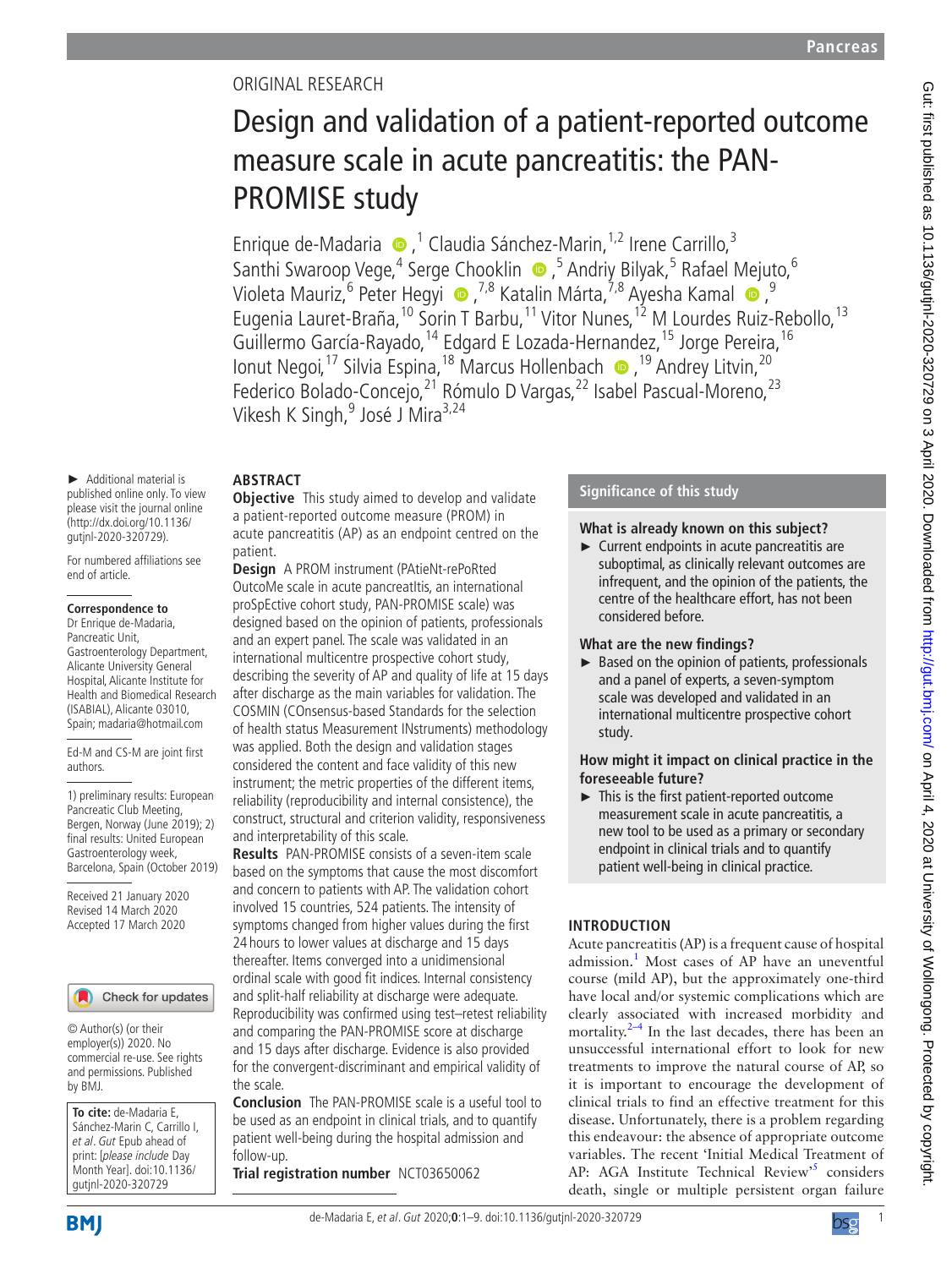(>48hours), and infected pancreatic and/or peripancreatic necrosis as clinical outcomes of importance in AP.<sup>6</sup> Data from a recent prospective nationwide multicentre study showed that the proportion of patients having those outcomes are 4%, 7% and 4%, respectively, $^2$  $^2$  so clinical trials aiming to detect a reduction in such rare events would need the recruitment of thousands of patients, which may not be feasible. For this reason, new validated outcomes are needed. $\overline{7}$  $\overline{7}$  $\overline{7}$  On the other hand, the opinion of the patients, who are the centre of the healthcare effort, must be considered. There is a low level of agreement between the impact of disease on functional status from the patients' and physician's perspective.<sup>[8](#page-8-5)</sup> Healthcare systems aiming to achieve a personcentred coordinated care should systematically measure patient satisfaction with health service (patient-reported experience measure) and the outcome associated with it (patient-reported outcome measure, PROM).<sup>9</sup> PROMs are validated instruments that patients complete reporting their status of health condition, without interpretation of the patient's response by a clinician.<sup>10-13</sup> These instruments are being reported with increasing frequency in the recent years for their ability to bridge the gap between the perceptions of the clinician and patients.<sup>14</sup> PROMs are used to monitor individual patient outcomes, gathering information directly from patients about their symptoms.<sup>13</sup> This information is then used to adjust treatment and care and to achieve better results, enhance adherence, increase patient satisfaction and rethink how healthcare is organised and delivered.<sup>12</sup> <sup>14-16</sup> PROMs have been usually designed for patients with chronic conditions, or for patients undergoing surgical procedures, and are rarely reported in acute diseases. Finally, PROMs are gaining importance as a tool to design outcome variables for the clinical trials.<sup>[11](#page-8-11)</sup> Studies designed to assess the efficacy for new treatments for AP should include PROMS as an important outcome.

This study aimed to design a PROM in AP (the PAtieNtrePoRted OutcoMe scale in acute pancreatItis, an international proSpEctive cohort study, PAN-PROMISE Scale) and to validate it in an international prospective cohort of patients.

# **Methods**

PAN-PROMISE was designed and validated following the COSMIN (COnsensus-based Standards for the selection of health Measurement INstruments) methodology (COSMIN Study Design Checklist for patient-reported outcome measurement instruments is available in online supplementary material  $1$ ).<sup>17 18</sup>

The development of PAN-PROMISE was conducted in two phases (design and analysis of its metric properties). They included: (1) operational definition of the feature to be measured, validity of the design considering content, face and cross-cultural validity of this new instrument; (2) the analysis of the metric properties of the different items, reliability (internal consistence and reproducibility), the construct, structural and criterion validity, and the analysis of the responsiveness and interpretability of this scale.

The project was carried out in accordance with the standards of good clinical practice and the international ethical principles applicable to medical research in humans (Declaration of Helsinki).<sup>19</sup> Written informed consent was required for patients to participate in the study in both the design and validation phase.

# **Phase I: design of the PAN-PROMISE scale**

# Operational definition

PAN-PROMISE was designed as a standardised, validated instrument completed by patients with AP to measure their perception of their functional well-being and health status. This new PROM

was designed involving both patients and professionals, as their views are complementary.<sup>20</sup>

# Content validity

A qualitative technique was applied to assure content validity. Three nominal groups were conducted, two of them included only patients recovered from an episode of AP: (A) seven patients from Alicante University General Hospital, and (B) seven patients from Valencia's Clinic Hospital, Valencia, Spain. AP was defined according to the revision of the Atlanta Classification  $(RAC)^3$  $(RAC)^3$  (see detailed description in the section 'Variables' in phase II methodology). The third group included professionals (six gastroenterologists, one internist and one nurse), from the Alicante region (Spain) with more than 5 years experience in treating patients with AP. Patients were enrolled consid-ering voluntariness, gender and severity<sup>[3](#page-8-15)</sup> of their symptoms, and overall included seven women and seven men, four mild, four moderate and six severe AP. Participant professionals were recruited considering voluntariness and their clinical experience.

Patients were asked about the symptoms that caused them the most discomfort and concern at four specific time points: before receiving treatment for AP, during hospital admission, discharge and after discharge. Similarly, professionals were asked about the symptoms that, according to their experience, cause the most discomfort and concern to their patients at the same time points. Nominal groups were conducted by psychologists experienced in qualitative research (IC and JJM), first by collecting individual views and, second, promoting debate about these initial views. Debate continued until no new information emerged and saturation of information was reached. An analysis of the consistency (intragroup and among groups, triangulation) of those ideas was also carried out. The perspectives of patients and professionals were compared.

# Face validity

This first list of symptoms was shared with an international group of nine experts (gastroenterologists and surgeons) in pancreatology (see the Acknowledgements) experienced in clinical care and research in the field of AP, through an online application to determine to what extent these experiences were shared in frequency and intensity by patients in their different countries. An important task of these international experts was to detect, comment and correct possible cultural differences. Based on consensus among those international experts, the PAN-PROMISE instrument was generated.

The understanding of items was evaluated by three patients who had been recently discharged from Alicante University General Hospital after an episode of AP. Their opinions regarding the relevance of those symptoms were also considered.

# Cross-cultural validity

The PAN-PROMISE scale was initially developed in Spanish and then it was translated into English following the forward-back translation method as recommended by  $WHO<sup>21</sup>$ . The wording of the items considered the national language particularities of countries involved in this study. We applied the same procedure to translate the scale to other languages.

# Phase II: validation of the PAN-PROMISE scale

For the validation of the scale, an international multicentre prospective cohort study was performed.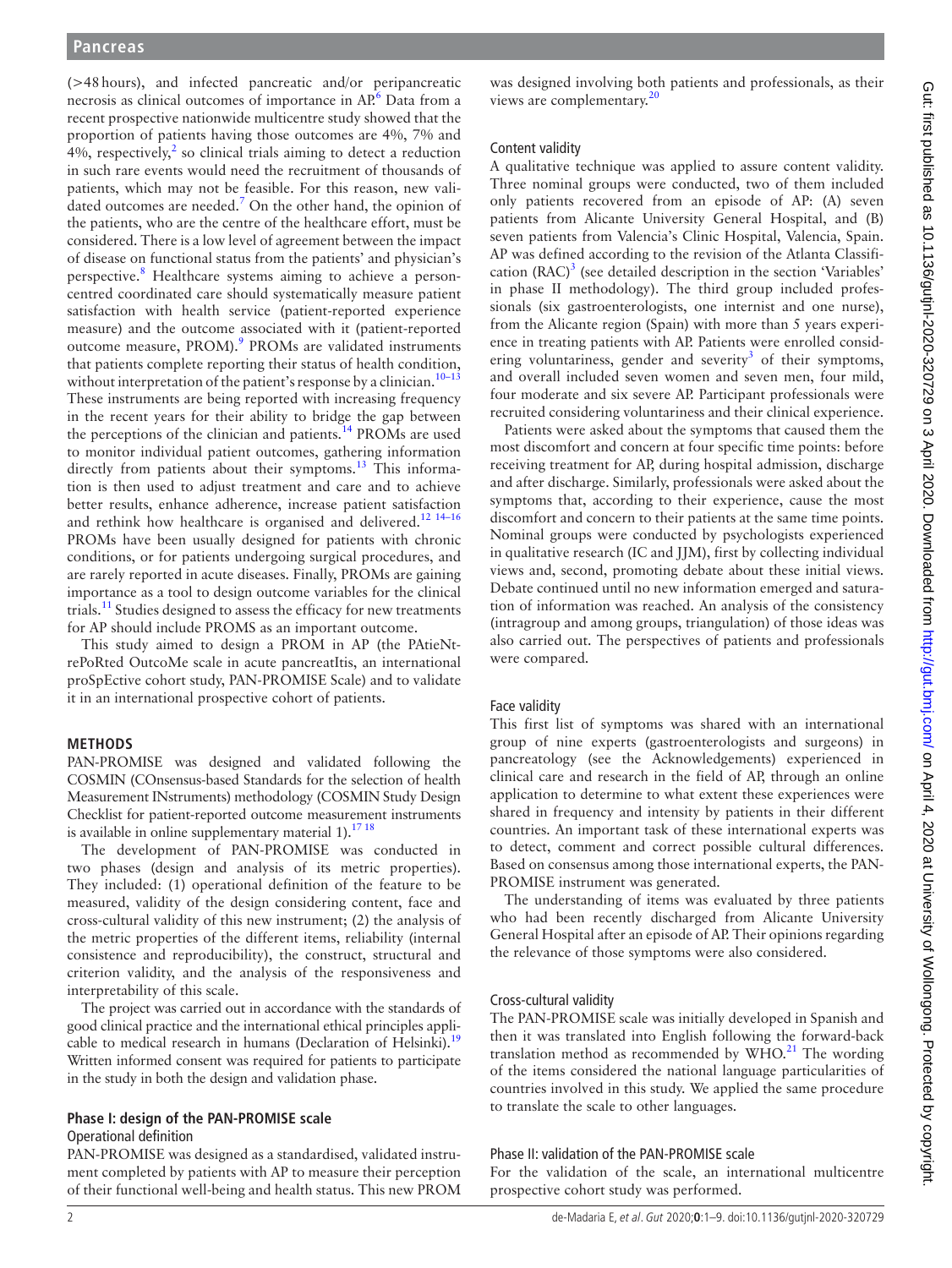#### **Patients**

Patients with AP, between 18 and 80 years of age, with a Karnofsky performance status $^{22}$  previous to the episode of AP equal or higher than 80 were included after informed consent. For the diagnosis of AP, the presence of at least two of the following criteria were required: (A) typical upper abdominal pain, (B) increase in serum amylase and/or lipase above three times the upper limit of normal and  $(C)$  imaging compatible with  $AP<sup>3</sup>$ 

Exclusion criteria were as follows: more than one previous episode of AP; chronic pancreatitis; time between onset of symptoms and presentation in the emergency room greater than 48hours; recruitment more than 24hours after presentation in

<span id="page-2-0"></span>

| Table 1<br>Baseline characteristics and outcomes of the validation<br>study |                |  |  |  |  |  |  |  |
|-----------------------------------------------------------------------------|----------------|--|--|--|--|--|--|--|
| <b>Characteristics and outcomes</b>                                         |                |  |  |  |  |  |  |  |
| n                                                                           | 524            |  |  |  |  |  |  |  |
| Age, median (P25-P75) years                                                 | 55 (41-66)     |  |  |  |  |  |  |  |
| Male sex, n (%)                                                             | 281 (53.6)     |  |  |  |  |  |  |  |
| BMI, median (P25-P75) kg/m <sup>2</sup>                                     | 28.1 (25-32.3) |  |  |  |  |  |  |  |
| CCI, median (P25-P75) points                                                | $0(0-1)$       |  |  |  |  |  |  |  |
| AP episode, n (%)                                                           |                |  |  |  |  |  |  |  |
| First                                                                       | 446 (85.1)     |  |  |  |  |  |  |  |
| Second                                                                      | 78 (14.9)      |  |  |  |  |  |  |  |
| Aetiology, n (%)                                                            |                |  |  |  |  |  |  |  |
| Gallstones                                                                  | 286 (54.6)     |  |  |  |  |  |  |  |
| Alcohol                                                                     | 110(21)        |  |  |  |  |  |  |  |
| Idiopathic                                                                  | 56 (10.7)      |  |  |  |  |  |  |  |
| Other                                                                       | 72 (13.7)      |  |  |  |  |  |  |  |
| SIRS criteria, n (%)                                                        |                |  |  |  |  |  |  |  |
| <b>No</b>                                                                   | 360 (68.7)     |  |  |  |  |  |  |  |
| Transient SIRS criteria (≤48 hours)                                         | 107 (20.4)     |  |  |  |  |  |  |  |
| Persistent SIRS criteria (>48 hours)                                        | 57 (10.9)      |  |  |  |  |  |  |  |
| C reactive protein serum levels, median (P25-P75) mg/L                      |                |  |  |  |  |  |  |  |
| At day 2                                                                    | 100 (35–191)   |  |  |  |  |  |  |  |
| At day 3                                                                    | 105 (40-218)   |  |  |  |  |  |  |  |
| Organ failure, n (%)                                                        |                |  |  |  |  |  |  |  |
| No OF                                                                       | 448 (85.5)     |  |  |  |  |  |  |  |
| Transient OF (≤48 hours)                                                    | 30(5.7)        |  |  |  |  |  |  |  |
| Persistent OF (>48 hours)                                                   | 46 (8.8)       |  |  |  |  |  |  |  |
| Local complications, n (%)                                                  |                |  |  |  |  |  |  |  |
| No local complications                                                      | 341 (65.1)     |  |  |  |  |  |  |  |
| <b>APFC</b>                                                                 | 74 (14.1)      |  |  |  |  |  |  |  |
| Peri(pancreatic) necrosis                                                   | 109 (20.8)     |  |  |  |  |  |  |  |
| ICU admission, n (%)                                                        | 53 (10.1)      |  |  |  |  |  |  |  |
| Nutritional support, n (%)                                                  | 141 (26.9)     |  |  |  |  |  |  |  |
| Invasive treatment, n (%)                                                   | 41(7.8)        |  |  |  |  |  |  |  |
| Hospital stay, median (P25-P75) days                                        | $7(5-11)$      |  |  |  |  |  |  |  |
| Readmission from discharge to day 15±2 after discharge, n<br>$(\% )$        | 18(3.4)        |  |  |  |  |  |  |  |
| Cholecystectomy during index admission, n (%)                               | 73 (13.9)      |  |  |  |  |  |  |  |
| Mortality, n (%)                                                            | 15(2.9)        |  |  |  |  |  |  |  |
| Severity, n (%)                                                             |                |  |  |  |  |  |  |  |
| Mild                                                                        | 325 (62)       |  |  |  |  |  |  |  |
| Moderately severe                                                           | 153 (29.2)     |  |  |  |  |  |  |  |
| Severe                                                                      | 46 (8.8)       |  |  |  |  |  |  |  |

P25–P75: 25 and 75 percentiles.

SIRS criteria: 2 or more systemic inflammatory response syndrome criteria. Peri (pancreatic) necrosis: pancreatic and/or peripancreatic necrosis.

AP, acute pancreatitis; APFC, acute peripancreatic fluid collections; BMI, body mass index; CCI, Charlson Comorbidity Index; ICU, intensive care unit; OF, organ failure.

the emergency room; inability to understand the instructions of the study or communicate with the researchers (severe congenital or acquired intellectual deficit); presence of diseases or conditions different from AP that may interfere with the scale, for example, other causes of abdominal pain (especially acute cholecystitis), obstruction of the digestive tract (peptic pyloric stenosis, gastrointestinal anastomotic stenosis, diabetic gastroparesis, gastrointestinal neoplasia…), nausea–vomiting (brain tumour, chemotherapy…) or weakness (pre-existing anaemia with haemoglobin <9g/dL, heart failure or respiratory insufficiency associated with minimal effort dyspnoea, or domiciliary treatment with  $O_2$ , advanced neoplasms or other debilitating diseases).

Criteria for exclusion of analysis: diagnosis after inclusion in the study of previous or new diseases, different from AP, with a potential impact on the PAN-PROMISE scale, for example, acute cholecystitis, severe sepsis, chronic pancreatitis, neoplasia.

A sample size of at least 384 AP patients was determined, considering the most unfavourable option in the calculation of a positive assessment proportion for a  $p=q=0.50$ , defining a 95% confidence level and accepting a maximum error of 5%, expected response rate higher than 80%. Stratified sampling using severity categories of AP defined by the  $RAC<sup>3</sup>$  was applied (expected to be approximately 65% mild, 28% moderate and 7% severe, according to a previous multicentre prospective cohort study.<sup>2</sup> Subjects who did not answer 85% of the questions were excluded.

### Variables

All local and systemic complications of AP were defined according to the  $RAC$ ,<sup>[3](#page-8-15)</sup> including pancreatic necrosis, peripancreatic necrosis, acute peripancreatic fluid collections, exacerbation of previous comorbidity, organ failure and subtypes of organ failure (≤48hours duration=transient and >48hours duration=persistent organ failure). Invasive treatment was defined as any of the following: percutaneous or endoscopic drainage, surgical or endoscopic necrosectomy or endoscopic retrograde cholangiopancreatography due to other causes than choledocholithiasis (eg, main pancreatic duct disruption). Severity was based on the RAC: severe AP is defined by the presence of persistent organ failure regardless of other complications, moderately severe AP by the presence of local complications, exacerbation of previous comorbidity and/or transient organ failure, finally mild AP is defined by the absence of complications and organ failure.<sup>[3](#page-8-15)</sup> Quality of life was assessed by means of the EORTC  $QLQ-C30$  questionnaire.<sup>[23](#page-8-18)</sup>

## Data acquisition

Local collaborators were in charge of recruiting patients and obtaining the data required for the study. Patients were recruited on the first 24hours after presentation in the emergency room. The PAN-PROMISE scale was measured in the first 24hours after presentation, at day 2 after presentation, day 5, day 7, at discharge, and 15 ( $\pm$ 2) days after discharge (by phone call or during outpatient clinic visit). EORTC QLQ-C30 was obtained once, at 15  $(\pm 2)$  days after discharge.

Study data were collected and managed using the online electronic case report form tool Research Electronic Data Capture (REDCap), hosted at Asociación Española de Gastroenterología (AEG; <www.aegastro.es>). AEG is a non-profit scientific and medical association focused on gastroenterology. This service was provided free of charge, with the sole aim of promoting independent investigator-driven research. REDCap is a secure,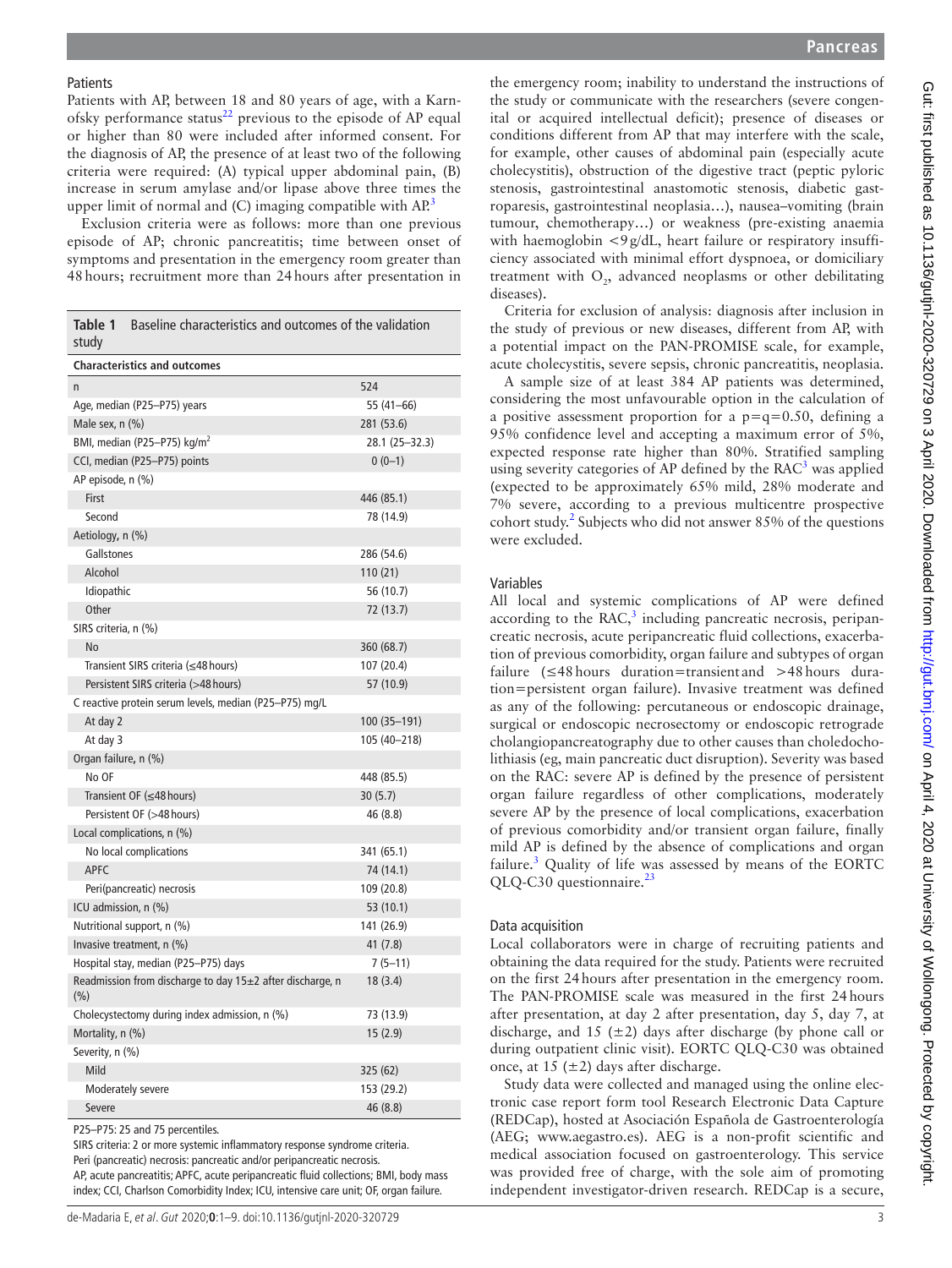<span id="page-3-0"></span>

|  |  | Table 2 Cronbach's alpha, Mc Donald's omega and split-half reliability tests |  |
|--|--|------------------------------------------------------------------------------|--|
|--|--|------------------------------------------------------------------------------|--|

|                                        |                                                         | First 24 hours | Day 2 | <b>Discharge</b> | 15±2 days after discharge |
|----------------------------------------|---------------------------------------------------------|----------------|-------|------------------|---------------------------|
| Overall (n=524)                        | Cronbach's alpha                                        | 0.73           | 0.82  | 0.73             | 0.77                      |
|                                        | Mc Donald's omega                                       | 0.81           | 0.88  | 0.79             | 0.87                      |
|                                        | Split-half correlation between forms KR20 (odd vs even) | 0.56           | 0.67  | 0.59             | 0.65                      |
|                                        | <b>Guttman Split-Half Coefficient</b>                   | 0.71           | 0.79  | 0.74             | 0.79                      |
| Mild AP $(n=323)$                      | Cronbach's alpha                                        | 0.72           | 0.81  | 0.73             | 0.77                      |
|                                        | Mc Donald's omega                                       | 0.80           | 0.87  | 0.78             | 0.84                      |
|                                        | Split-half correlation between forms KR20 (odd vs even) | 0.54           | 0.64  | 0.59             | 0.67                      |
|                                        | Guttman split-half coefficient                          | 0.69           | 0.77  | 0.74             | 0.80                      |
| Moderately severe +severe<br>$(n=201)$ | Cronbach's alpha                                        | 0.69           | 0.75  | 0.72             | 0.76                      |
|                                        | Mc Donald's omega                                       | 0.75           | 0.82  | 0.81             | 0.87                      |
|                                        | Split-half correlation between forms KR20 (odd vs even) | 0.52           | 0.61  | 0.62             | 0.62                      |
|                                        | Guttman split-half coefficient                          | 0.68           | 0.75  | 0.75             | 0.76                      |

AP, acute pancreatitis; KR20, Kuder-Richardson Formula 20.

web-based application designed to support data capture for research studies[.24](#page-8-19) Data were anonymised in REDCap.

# **Data analysis**

# Metric proprieties of the items

The floor and ceiling effects of each item were analysed individually. The item-total correlation was also analysed to characterise the metric proprieties of the elements, excluding those items with low correlations. A minimum of 0.35 Pearson's correlation was considered as acceptable.

# Reliability

Cronbach's alpha and McDonald's omega were used to estimate internal consistency. Split-half reliability was also estimated using the Spearman-Brown and the Kuder-Richardson coefficients. Items were randomly sorted and they were split into two parts before applying this statistic. A value greater than 0.70 was considered acceptable for both statistics. Test–retest reliability (reproducibility) was also applied comparing the PAN-PROMISE score at discharge and  $15±2$  days after discharge using t-test. To test possible cultural differences that may affect the consistence of the PAN-PROMISE scale, we compared patients from Western Europe (Spain, Greece, Italy, Portugal and Germany) with those of Eastern Europe (Ukraine, Romania, Hungary, Russia, Bulgaria and Poland).

# Construct validity

Exploratory factor analysis to determine the factorial structure of this instrument was conducted using the principal components technique, followed by Varimax rotation. Eigen values greater than 0.40 and factor loading greater than 0.5 were considered an acceptable level of missing data. The suitability for this factorial analysis of the interitem correlation matrix was calculated using the Bartlett's sphericity test and the Kaiser-Meyer-Olkin (KMO) test at 24 and 48hours from hospitalisation and discharge.

To further investigate the construct validity, a unidimensional scale was hypothesised and tested applying the parallel analysis based on the minimum rank factor analysis of 500 random correlation matrices obtained by the permutation of the raw data. Factor application was used to run this analysis. Additionally, a confirmatory factor analysis (CFA) was used to explore the underlying structure and to attempt to reduce the overall number of items into latent factors based on commonalities within the data. Several fit indices were selected in order to test which CFA model best represented the dataset: Comparative Fit Index (CFI), Goodness of Fit Index (GFI), adjusted GFI (AGFI), standardised root mean-square residual (RMSEA). Values greater than 0.90 for CFI and AGFI, greater than 0.9% for GFI and less than 0.8 for RMSEA were considered to be indicators of good fitting model. To test the models, a lower  $X^2$  value indicates a better fit, given an equal number of degrees of freedom (df).

# Structural validity

The convergent-discriminant method was used considering that increasing scores on the PAN-PROMISE scale were expected to be associated to decreased quality of life measured by the EORTC QLQ-C30 (V.3). Analysis of variance was used to test whether the different severity categories (the main outcome to validate the scale) had different scores on the PAN-PROMISE scale: severe greater than moderate and mild, moderate greater than mild. Accuracy to predict moderate to severe disease was investigated by means of receiver operating characteristic (ROC) curve, sensitivity and specificity.

<span id="page-3-1"></span>

| Test-retest reliability (reproducibility analysis, results at discharge and $15\pm2$ days after discharge)<br>Table 3 |                        |      |         |      |        |         |  |  |  |
|-----------------------------------------------------------------------------------------------------------------------|------------------------|------|---------|------|--------|---------|--|--|--|
|                                                                                                                       | Mean of the difference | SD   | 95% CI  |      | T-test | P value |  |  |  |
| Pain, especially in the abdomen, chest or back                                                                        | 0.10                   | 1.62 | $-0.04$ | 0.24 | 1.42   | 0.155   |  |  |  |
| Abdominal distention (bloating, sensation of excess gas)                                                              | 0.18                   | 1.81 | 0.02    | 0.34 | 2.26   | 0.024   |  |  |  |
| Difficulty eating, sensation of food being stuck in the stomach                                                       | 0.06                   | 1.46 | $-0.06$ | 0.19 | 0.97   | 0.331   |  |  |  |
| Difficulty with bowel movements (constipation or straining on bowel movements)                                        | 0.12                   | 2.10 | $-0.06$ | 0.31 | 1.33   | 0.184   |  |  |  |
| Nausea and/or vomiting                                                                                                | 0.01                   | 0.99 | $-0.08$ | 0.09 | 0.18   | 0.857   |  |  |  |
| Thirst                                                                                                                | 0.19                   | 1.79 | 0.04    | 0.35 | 2.41   | 0.016   |  |  |  |
| Weakness, lack of energy, fatigue, difficulty moving                                                                  | 0.15                   | 2.09 | $-0.03$ | 0.33 | 1.59   | 0.112   |  |  |  |
| CI, Confidence Interval; SD, Standard Deviation.                                                                      |                        |      |         |      |        |         |  |  |  |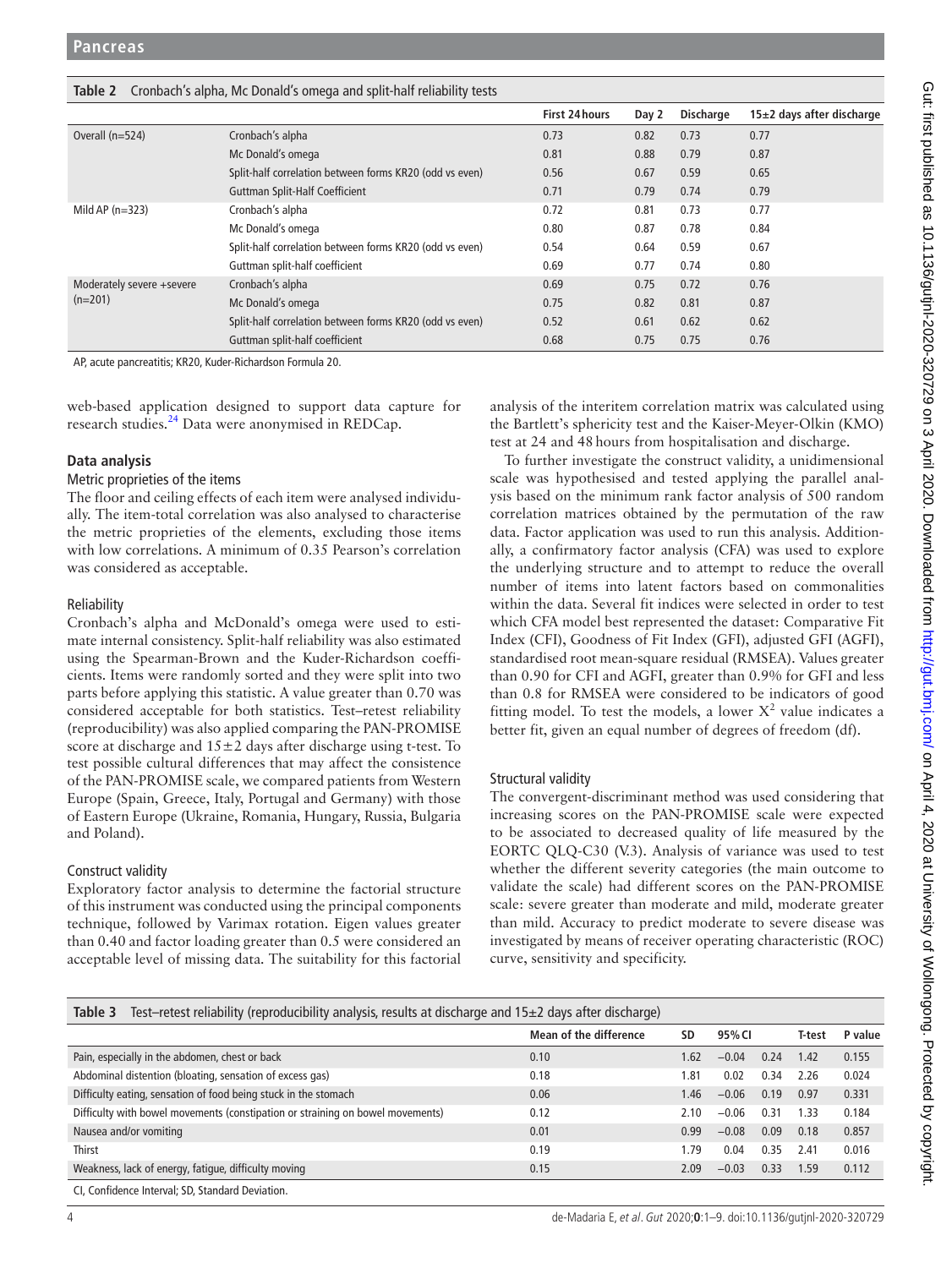<span id="page-4-0"></span>**Table 4** Fit indexes for the PAN-PROMISE scale

| Fit index (reference value considered as<br>acceptable) | Two-factor model | One-<br>factor<br>model |
|---------------------------------------------------------|------------------|-------------------------|
| <b>Comparative Fit Index</b>                            | 0.90             | 0.93                    |
| Jöreskog-Sörbom's Goodness of Fit Index (GFI)           | 0.96             | 0.96                    |
| <b>Adjusted GFI</b>                                     | 0.92             | 0.92                    |
| Standardised root mean-square residual                  | 0.05             | 0.04                    |

PAN-PROMISE, PAtieNt-rePoRted OutcoMe scale in acute pancreatItis, an International proSpEctive cohort study.

Linear regression was also used to estimate the convergentdiscriminant validity of the PAN-PROMISE scale at the first 24hours from admission, at day 2, day 5 and at discharge.

#### Criterion validity

Lineal regression was used to determine the prediction of hospital stay by the PAN-PROMISE scale. The relationship between PAN-PROMISE score and severity (mild vs moderate to severe AP) was analysed by means of binary logistic regression.

#### Responsiveness

The scores of the PAN-PROMISE scale from the first 24hours to discharge were compared to determine the ability of this scale to detect change over time in the construct to be measured.

#### Interpretability

A set of clinicians assessed the meaning of the PAN-PROMISE score as an outcome in the course of the health care received by AP patients

#### **Results**

#### **Phase I: design of the PAN-PROMISE scale**

Face and content validity

Patients and professionals coincided in listing relevant symptoms in AP, but the perspective of professionals regarding the intensity-order of importance of these symptoms differed from patients, see [online supplementary material 2](https://dx.doi.org/10.1136/gutjnl-2020-320729).

With the information gathered in the nominal groups, a 20-item first version of the PAN-PROMISE scale [\(online supple](https://dx.doi.org/10.1136/gutjnl-2020-320729)[mentary material 3\)](https://dx.doi.org/10.1136/gutjnl-2020-320729) was elaborated. This list was shared with the nine international experts in pancreatology, and based on consensus among them, a set of seven reactive items for the PAN-PROMISE instrument was generated:

Each item is scored from 0 to 10 (worst score in the last 24hours, 0: none, 10: the highest possible intensity)

- 1. Pain, especially in the abdomen, chest or back.
- 2. Abdominal distention (bloating, sensation of excess gas).
- 3. Difficulty eating, sensation of food being stuck in the stomach.
- 4. Difficulty with bowel movements (constipation or straining on bowel movements).
- 5. Nausea and/or vomiting.
- 6. Thirst.
- 7. Weakness, lack of energy, fatigue, difficulty moving.

PAN-PROMISE total score was the sum of the score assigned to each of the seven items.

#### **Cross-cultural validity**

The PAN-PROMISE scale was translated to Bulgarian, Chinese, English, French, German, Greek, Hungarian, Italian, Korean,

Polish, Portuguese, Romanian, Russian, Turkish, Ukrainian and Urdu. [Online supplementary material 4](https://dx.doi.org/10.1136/gutjnl-2020-320729) includes all available versions of this instrument.

#### Phase II: metric properties of the PAN-PROMISE scale

From May 2017 to November 2018, 524 patients from 29 centres (15 countries) were recruited (see [online supplementary](https://dx.doi.org/10.1136/gutjnl-2020-320729) [material 5](https://dx.doi.org/10.1136/gutjnl-2020-320729) for information regarding languages, countries and centres). The PAN-PROMISE score was not available (missing data) for 0 patients at the first 24hours, 55 (10.5%) at day 2, 28 (5.3%) at day 5, 151 (28.8%) at day 7, 16 (3.1%) at discharge and 17 (3.2%) at  $15\pm2$  days from discharge. EORTC QLQ-C30 scale was missing in 18 (3.4%) patients at  $15±2$  days from discharge. Baseline characteristics and outcomes are shown in [table](#page-2-0) 1.

Outcomes according to severity of AP are displayed in [online](https://dx.doi.org/10.1136/gutjnl-2020-320729) [supplementary material 6](https://dx.doi.org/10.1136/gutjnl-2020-320729). As expected, increasing severity was associated with worse outcomes.

#### **Consistency and reliability**

A floor or ceiling effect was not identified in any item. The itemtotal correlations during the first 24hours varied from 0.41 to 0.49, at discharge between 0.36 and 0.56 (except 'nausea and/or vomiting' which had a correlation of 0.26) and at  $15±2$  days in the range of 0.44 and 0.61.

The results of the PAN-PROMISE scale at different time points in Cronbach's alpha test, McDonald's omega and splithalf method (overall and stratified by severity) are displayed in [table](#page-3-0) 2. Those results at discharge and  $15 \pm 2$  days after discharge remained similar (reproducibility) with the exception of thirst and abdominal distension with improved from discharge to  $15±2$  days after discharge ([table](#page-3-1) 3). Consistency was found in both Eastern and Western European countries [\(online supple](https://dx.doi.org/10.1136/gutjnl-2020-320729)[mentary material 7\)](https://dx.doi.org/10.1136/gutjnl-2020-320729).

# **Construct validity**

The interitem correlation matrix was suitable for factorial analysis at 24hours from hospitalisation, based on the Bartlett's sphericity test  $(\chi^2=625.0; df=21; p=0.0001)$ , and the KMO test (KMO=0.772); at 48hours from hospitalisation, the Bartlett's Sphericity test ( $\chi^2$ =1036.6; df=21; p=0.0001), and the KMO test (KMO=0.834); and at discharge, the Bartlett's sphericity test  $(\chi^2=632.1; df=21; p=0.0001)$  and the KMO test  $(KMO=0.784)$ .

Regarding construct validity, the parallel analysis recommended a one-factor dimension as a unidimensional scale achieved the best fit indexes, see [table](#page-4-0) 4, and was confirmed by stratifying by severity, [online supplementary material 8.](https://dx.doi.org/10.1136/gutjnl-2020-320729)

#### **Structural validity**

Correlations between the Quality of Life EORTC QLQ-C30 scale and PAN-PROMISE scale at  $15±2$  days after discharge are shown in [table](#page-5-0) 5. It confirmed that the PAN-PROMISE scale had adequate discriminant and convergent validity.

#### **Criterion validity**

PAN-PROMISE score at day 2 was associated to:

- A. Hospital stay (beta 0.33, p=0.0001, 95%CI 0.17 to 0.36); a higher score was linked to a longer hospital stay.
- B. Severity (Wald=31.47, beta 1.06, 95%CI 1.04 to 1.08); a higher score was associated to moderate to severe disease.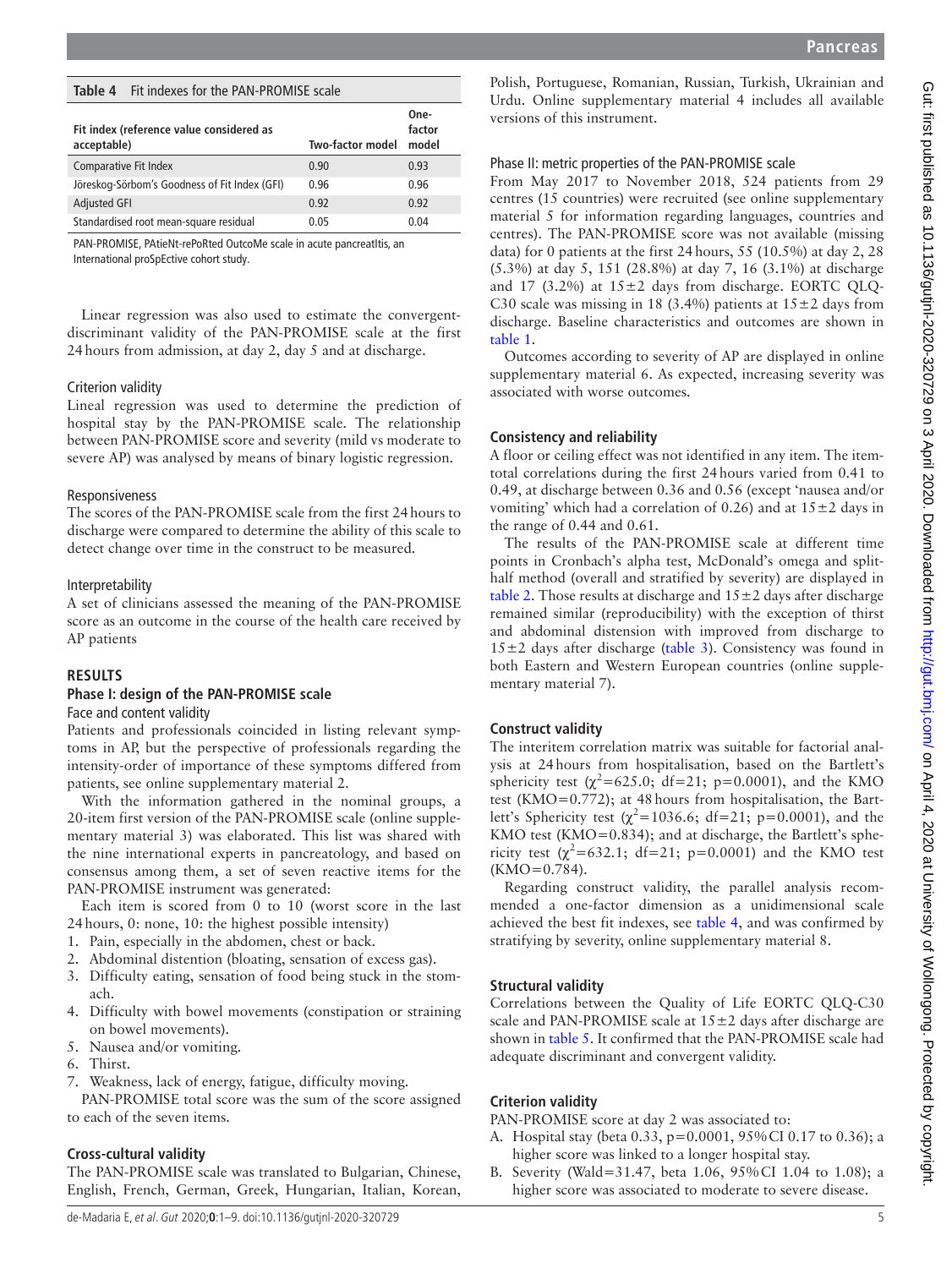# <span id="page-5-0"></span>**Table 5** Convergent-discriminant analysis

|                                | <b>Total score</b>   | Pain                 | Abdominal<br>distention | <b>Difficulty eating</b> | Difficulty with bowel Nausea and/or<br>movements | vomiting              | <b>Thirst</b>        | Weakness             |
|--------------------------------|----------------------|----------------------|-------------------------|--------------------------|--------------------------------------------------|-----------------------|----------------------|----------------------|
| <b>Eortc functional scales</b> | $-0.48$ **           | $-0.33***$           | $-0.30$ **              | $-0.28$ **               | $-0.28$ **                                       | $-0.25$ **            | $-0.27$ **           | $-0.45$ **           |
| Global health status           | $-0.33$ **           | $-0.28$ **           | $-0.23$ **              | $-0.21$ **               | $-0.17$ **                                       | $-0.18$ **            | $-0.15$ **           | $-0.30$ **           |
| Physical functioning           | $-0.45$ **           | $-0.30$ **           | $-0.30$ **              | $-0.27$ <sup>**</sup>    | $-0.26$ **                                       | $-0.22$ <sup>**</sup> | $-0.25$              | $-0.43$ **           |
| Role functioning               | $-0.35$ **           | $-0.33$ **           | $-0.25$ **              | $-0.23$ <sup>**</sup>    | $-0.15$ **                                       | $-0.16$ **            | $-0.10^{*}$          | $-0.37$ **           |
| <b>Emotional functioning</b>   | $-0.43$ **           | $-0.26$ **           | $-0.27$ <sup>**</sup>   | $-0.23$ **               | $-0.31$ **                                       | $-0.24$ **            | $-0.28$ **           | $-0.34$ **           |
| Cognitive functioning          | $-0.23$ **           | $-0.11$ <sup>*</sup> | $-0.13$ **              | $-0.07$                  | $-0.08$                                          | $-0.06$               | $-0.23$ **           | $-0.26$ **           |
| Social functioning             | $-0.20$ **           | $-0.14$ **           | $-0.08$                 | $-0.13$ <sup>**</sup>    | $-0.11$ <sup>*</sup>                             | $-0.18$ **            | $-0.13$ **           | $-0.17$ **           |
| <b>Financial difficulties</b>  | $0.20$ **            | $0.12$ **            | $0.14$ **               | $0.14$ **                | $0.22$ **                                        | $0.19***$             | $0.13***$            | 0.05                 |
| <b>Eortc symptom scales</b>    | $0.55$ **            | $0.36$ **            | $0.34$ **               | $0.39$ **                | $0.39$ **                                        | $0.28$ **             | $0.30***$            | $0.47$ **            |
| Fatique                        | $0.56$ **            | $0.32***$            | $0.35$ **               | $0.35***$                | $0.29$ **                                        | $0.19$ **             | $0.28$ **            | $0.64$ **            |
| Nausea vomiting                | $0.26$ **            | $0.15$ <sup>**</sup> | $0.15$ **               | $0.21$ <sup>**</sup>     | $0.15$ **                                        | $0.41$ <sup>**</sup>  | $0.17$ <sup>**</sup> | $0.12$ <sup>**</sup> |
| Pain                           | $0.40$ **            | $0.51$ **            | $0.24$ **               | $0.26***$                | $0.18$ **                                        | $0.22$ **             | $0.19$ **            | $0.30***$            |
| Dyspnoea                       | $0.19$ **            | $0.13$ <sup>**</sup> | $0.12$ **               | $0.13$ **                | 0.07                                             | $0.13$ <sup>**</sup>  | 0.08                 | $0.20$ **            |
| Insomnia                       | $0.36$ <sup>**</sup> | $0.20$ <sup>**</sup> | $0.21$ **               | $0.26$ <sup>**</sup>     | $0.37$ <sup>**</sup>                             | $0.12$ **             | $0.27$ **            | $0.21$ **            |
| Appetite loss                  | $0.37$ **            | $0.12$ <sup>**</sup> | $0.22$ <sup>**</sup>    | $0.38$ **                | $0.22$ <sup>**</sup>                             | $0.22$ <sup>**</sup>  | $0.17$ **            | $0.36$ **            |
| Constipation                   | $0.34$ <sup>**</sup> | 0.05                 | $0.23***$               | $0.26***$                | $0.62$ **                                        | 0.06                  | $0.16***$            | $0.12$ **            |
| Diarrhoea                      | 0.01                 | 0.08                 | 0.01                    | $-0.02$                  | $-0.03$                                          | 0.01                  | $-0.03$              | 0.04                 |

Correlations between EORTC QLQ-C30 scale and PAN-PROMISE scale (15±2 days after discharge).

\*P<0.05; \*\*P<0.01.

PAN-PROMISE, PAtieNt-rePoRted OutcoMe scale in acute pancreatItis, an intErnational proSpEctive cohort study.

## **Responsiveness**

The intensity of symptoms changed from higher values during the first 24hours to lower values at discharge and subsequently, at  $15\pm2$  days from discharge, see [table](#page-5-1) 6 and [online supplemen](https://dx.doi.org/10.1136/gutjnl-2020-320729)[tary material 9.](https://dx.doi.org/10.1136/gutjnl-2020-320729)

PAN-PROMISE score at day 2, discharge and  $15 \pm 2$  days after discharge stratified by outcomes of AP is shown in [table](#page-6-0) 7. A significantly higher PAN-PROMISE score was reported for patients who needed invasive treatment (day 2, discharge and

15±2 days after discharge), nutritional support (day 2 and discharge), intensive care unit (day 2), organ failure (day 2) and had systemic inflammatory response syndrome (SIRS) (day 2). Furthermore, mean PAN-PROMISE score at day 2 was higher in persistent OF than transient OF, and transient OF than no OF. Similarly, mean score at day 2 was higher in persistent SIRS than transient SIRS, and transient SIRS higher than no SIRS ([table](#page-6-0) 7). The areas under the ROC curve (AUC) for detecting moderate to severe disease, best cut-off points and their sensitivity and

<span id="page-5-1"></span>

| Table 6 PAN-PROMISE mean scores at different time points from the first 24 hours to $15\pm2$ days after discharge |                                                                                                           |       |       |       |      |      |      |  |  |  |
|-------------------------------------------------------------------------------------------------------------------|-----------------------------------------------------------------------------------------------------------|-------|-------|-------|------|------|------|--|--|--|
|                                                                                                                   | 24 hours<br><b>Discharge</b><br>15±2 days after discharge<br>Day 2<br>Day 5<br>Day 7                      |       |       |       |      |      |      |  |  |  |
| Pain                                                                                                              | Mild                                                                                                      | 7.33  | 3.10  | 1.37  | 0.92 | 0.75 | 0.59 |  |  |  |
|                                                                                                                   | Moderate to severe                                                                                        | 7.95  | 5.11  | 2.64  | 1.63 | 0.72 | 0.70 |  |  |  |
|                                                                                                                   | Total                                                                                                     | 7.57  | 3.87  | 1.85  | 1.23 | 0.74 | 0.63 |  |  |  |
| Abdominal distension                                                                                              | Mild                                                                                                      | 4.32  | 2.18  | 1.30  | 0.95 | 0.91 | 0.60 |  |  |  |
|                                                                                                                   | Moderate to severe                                                                                        | 5.55  | 4.15  | 2.48  | 1.73 | 0.79 | 0.79 |  |  |  |
|                                                                                                                   | Total                                                                                                     | 4.79  | 2.94  | 1.74  | 1.30 | 0.86 | 0.67 |  |  |  |
| Difficulty eating                                                                                                 | Mild                                                                                                      | 3.50  | 1.56  | 0.91  | 0.49 | 0.47 | 0.34 |  |  |  |
|                                                                                                                   | Moderate to severe                                                                                        | 5.48  | 3.53  | 2.20  | 1.27 | 0.43 | 0.53 |  |  |  |
|                                                                                                                   | Total                                                                                                     | 4.26  | 2.32  | 1.39  | 0.84 | 0.46 | 0.41 |  |  |  |
| Constipation                                                                                                      | Mild                                                                                                      | 2.00  | 1.60  | 1.07  | 0.76 | 0.81 | 0.59 |  |  |  |
|                                                                                                                   | Moderate to severe                                                                                        | 3.69  | 3.04  | 1.89  | 1.04 | 0.70 | 0.69 |  |  |  |
|                                                                                                                   | Total                                                                                                     | 2.65  | 2.15  | 1.37  | 0.88 | 0.77 | 0.63 |  |  |  |
| Nausea and/or vomiting                                                                                            | Mild                                                                                                      | 4.25  | 1.22  | 0.42  | 0.22 | 0.20 | 0.15 |  |  |  |
|                                                                                                                   | Moderate to severe                                                                                        | 5.20  | 2.25  | 0.82  | 0.51 | 0.09 | 0.19 |  |  |  |
|                                                                                                                   | Total                                                                                                     | 4.62  | 1.62  | 0.57  | 0.35 | 0.16 | 0.16 |  |  |  |
| Thirst                                                                                                            | Mild                                                                                                      | 4.04  | 2.71  | 1.38  | 0.95 | 0.78 | 0.54 |  |  |  |
|                                                                                                                   | Moderate to severe                                                                                        | 5.12  | 3.97  | 2.09  | 1.19 | 0.62 | 0.62 |  |  |  |
|                                                                                                                   | Total                                                                                                     | 4.45  | 3.20  | 1.64  | 1.05 | 0.73 | 0.57 |  |  |  |
| Weakness                                                                                                          | Mild                                                                                                      | 4.17  | 2.66  | 2.08  | 1.79 | 1.45 | 1.27 |  |  |  |
|                                                                                                                   | Moderate to severe                                                                                        | 5.25  | 4.36  | 3.01  | 2.20 | 1.58 | 1.47 |  |  |  |
|                                                                                                                   | Total                                                                                                     | 4.58  | 3.31  | 2.43  | 1.97 | 1.49 | 1.34 |  |  |  |
| Total                                                                                                             | Mild                                                                                                      | 29.61 | 15.03 | 8.25  | 6.07 | 5.36 | 4.09 |  |  |  |
|                                                                                                                   | Moderate to severe                                                                                        | 38.24 | 26.42 | 15.13 | 9.58 | 4.95 | 5    |  |  |  |
|                                                                                                                   | Total                                                                                                     | 32.91 | 19.42 | 11    | 7.61 | 5.21 | 4.43 |  |  |  |
|                                                                                                                   | DAN DROMICE DAtionit repeated Outcome code in acute papereatitic an international profective cohort ctudy |       |       |       |      |      |      |  |  |  |

PAN-PROMISE, PAtieNt-rePoRted OutcoMe scale in acute pancreatItis, an intErnational proSpEctive cohort study.

Gut: first published as 10.1136/gutjnl-2020-320729 on 3 April 2020. Downloaded from http://gut.bm/.com/ on April 4, 2020 at University of Wollongong. Protected by copyright Gut: first published as 10.1136/gutjni-2020-320729 on 3 April 2020. Downloaded from com/ on April 4. 2020 at University of Wollongong. Protected by copyright.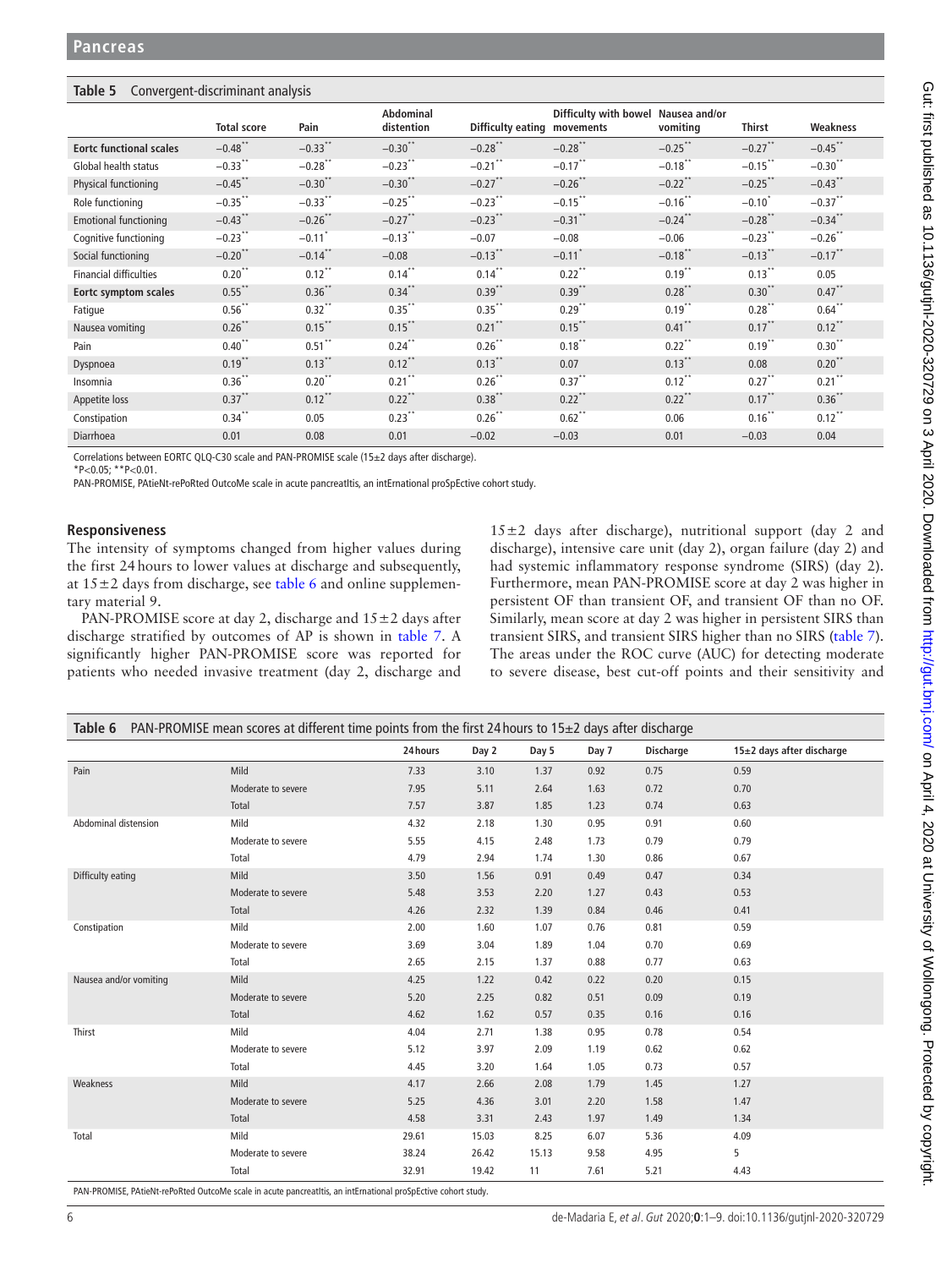# <span id="page-6-0"></span>**Table 7** Convergent-discriminant analysis

|                       |                                       |     | PAN-PROMISE score at 15±2 days after<br>PAN-PROMISE score at day 2<br>PAN-PROMISE score at discharge<br>discharge |         |     |           |         |     |           |         |
|-----------------------|---------------------------------------|-----|-------------------------------------------------------------------------------------------------------------------|---------|-----|-----------|---------|-----|-----------|---------|
|                       |                                       | n   | Mean (SD)                                                                                                         | P value | n   | Mean (SD) | P value | n   | Mean (SD) | P value |
| Local complications*1 | Yes                                   | 169 | 26.7(13.7)                                                                                                        | 0.732   | 169 | 4.9(6.2)  | 0.196   | 169 | 5.0(6.7)  | 0.911   |
|                       | <b>No</b>                             | 12  | 25.3(12.6)                                                                                                        |         | 17  | 7.0(6.3)  |         | 17  | 5.2(5.6)  |         |
| Invasive treatment*‡  | Yes                                   | 33  | 35.0 (12.4)                                                                                                       | 0.000   | 33  | 6.9(7.4)  | 0.038   | 33  | 6.8(7.8)  | 0.034   |
|                       | No                                    | 148 | 24.8 (13.2)                                                                                                       |         | 153 | 4.8(5.9)  |         | 153 | 4.7(6.3)  |         |
| Nutritional support†  | Yes                                   | 137 | 23.7(15.9)                                                                                                        | 0.000   | 129 | 4.2(5.2)  | 0.016   | 128 | 4.2(5.1)  | 0.682   |
|                       | No                                    | 332 | 17.9(13.5)                                                                                                        |         | 379 | 5.6(7.3)  |         | 379 | 4.5(7.1)  |         |
| Intensive care unit   | Yes                                   | 48  | 34.6 (12.6)                                                                                                       | 0.000   | 37  | 5.8(6.7)  | 0.266   | 37  | 5.6(5.8)  | 0.129   |
| admission*‡           | No                                    | 133 | 23.8 (12.8)                                                                                                       |         | 149 | 5.0(6.1)  |         | 149 | 4.9(6.8)  |         |
| Organ failure*§       | <b>No</b>                             | 116 | 23.6 (12.9)                                                                                                       | 0.000   | 125 | 4.5(5.9)  | 0.167   | 125 | 5.1(7.1)  | 0.972   |
|                       | <b>Transient</b><br>$(\leq 48$ hours) | 26  | 26.3(13.7)                                                                                                        |         | 30  | 6.7(6.9)  |         | 30  | 4.8(5.4)  |         |
|                       | Persistent<br>$($ >48 hours)          | 39  | 36.0(11.4)                                                                                                        |         | 31  | 6.0(6.8)  |         | 31  | 5.1(5.7)  |         |
| Systemic inflammatory | No                                    | 84  | 22.8 (12.8)                                                                                                       |         | 89  | 4.5(5.3)  |         | 89  | 4.7(7.4)  |         |
| response syndrome*§   | $\leq$ 48 hours                       | 48  | 25.8(12.3)                                                                                                        | 0.000   | 51  | 6.2(7.5)  | 0.272   | 51  | 5.0(5.4)  | 0.694   |
|                       | >48 hours                             | 47  | 34.5 (13.5)                                                                                                       |         | 45  | 5.3(6.4)  |         | 45  | 5.8(6.3)  |         |

PAN-PROMISE score at day 2, discharge and 15±2 days after discharge and outcomes of acute pancreatitis.

\*Selection of moderate and severe cases.

†t-test.

‡Mann-Whitney U test. §One-way ANOVA.

ANOVA, analysis of variance ; PAN-PROMISE, PAtieNt-rePoRted OutcoMe scale in acute pancreatItis, an intErnational proSpEctive cohort study.

specificity are shown in [table](#page-6-1) 8. The best AUC and best balance of sensitivity and specificity were on day 2. At discharge and  $15±2$  days after discharge, symptoms were similar in both mild and moderate to severe disease, with AUC close to 0.500.

## **Interpretability**

The scores on the scale were considered to have a direct dual purpose. First, they provide an additional criterion for the outcome of the intervention and may guide the decision on when to discharge from hospital. Second, they provide an average of the therapeutic utility from the patient's perspective. This measure could be useful both for decisions regarding clinical care and for research into new treatments.

# **Discussion**

Despite being one of the most frequent diseases of the gastrointestinal system requiring hospital admission, a specific treatment for AP remains elusive. For the development of controlled trials, relevant outcome variables are needed. Given the low frequency of events in researcher-defined clinically relevant endpoints like mortality, persistent organ failure or infection of pancreatic necrosis, which makes sample size unfeasible, different approaches can be taken. First, a surrogate variable

<span id="page-6-1"></span>**Table 8** Accuracy of the PAN-PROMISE scale for predicting moderate to severe disease

|                               | AUC          | Best cut-off point | $\%$ | Sensitivity, Specificity,<br>$\frac{0}{0}$ |
|-------------------------------|--------------|--------------------|------|--------------------------------------------|
| Day 1                         | $0.672$ 33.5 |                    | 69.0 | 63.5                                       |
| Day 2                         | 0.750        | 19.5               | 69.7 | 71.8                                       |
| Day 5                         | 0.695        | 5.5                | 76.9 | 55.4                                       |
| Day 7                         | 0.642        | 3.5                | 68.9 | 57.1                                       |
| Discharge                     | 0.531        | 0.5                | 80.8 | 31.9                                       |
| $15\pm2$ days after discharge | 0.565        | 0.5                | 71.4 | 40.8                                       |

AUC, area under the curve; PAN-PROMISE, PAtieNt-rePoRted OutcoMe scale in acute pancreatItis, an intErnational proSpEctive cohort study.

can be chosen, like C reactive protein or incidence of systemic inflammatory response syndrome. Unfortunately, an intervention frequently has a statistically significant improvement on a surrogate marker but no measurable effect on clinically rele-vant outcomes.<sup>[25](#page-8-20)</sup> Thus, surrogate outcomes are considered by many authors as inadequate.<sup>[5](#page-8-2)</sup> A second possibility is to use composite variables that combine different important outcomes. A special type of composite variables are disease activity scores like the recently developed Pancreatitis Activity Scoring System.<sup>[7](#page-8-4)</sup> Composite variables increase statistical efficiency, however, the interpretation of results is challenging and reporting of composite outcomes is frequently inadequate. $^{26}$  Remarkably, all that effort to develop and use different endpoints has been led only by researchers, without input from the patients, who are the centre of healthcare.[12](#page-8-10) PAN-PROMISE aims to be an outcome variable with intrinsic importance, as it is focused on the most important symptoms for the patient with AP in terms of discomfort and concern, being the strengths of this project the following: (A) It was developed considering the patient's point of view together with professionals with experience in managing this disease, following the recommendations regarding this kind of studies<sup>[20](#page-8-14)</sup> being an holistic approach to symptoms and concerns; (B) A panel with some of the most important researchers in AP were involved in its development (see the Acknowledgements) and (C) it has been validated in a researcher-driven international (15 countries) multicentre (29 centres) prospective cohort of patients specifically designed for this purpose.

The PAN-PROMISE scale showed good consistency, reliability, reproducibility, convergent-discriminant and empirical validity, so it can be used as a primary or secondary endpoint for clinical trials aiming to investigate new treatments for AP, as this instrument will verify the effect of such treatments on the patients' well-being, exploring this important dimension of healthcare. It is also a tool for daily clinical practice, to check our patients' symptoms and improvement in an easier and 'measurable' way that conventional anamnesis. Its use does not require permission from the PAN-PROMISE team. The scale is very simple, is available in several languages (see [online supplementary material 4](https://dx.doi.org/10.1136/gutjnl-2020-320729))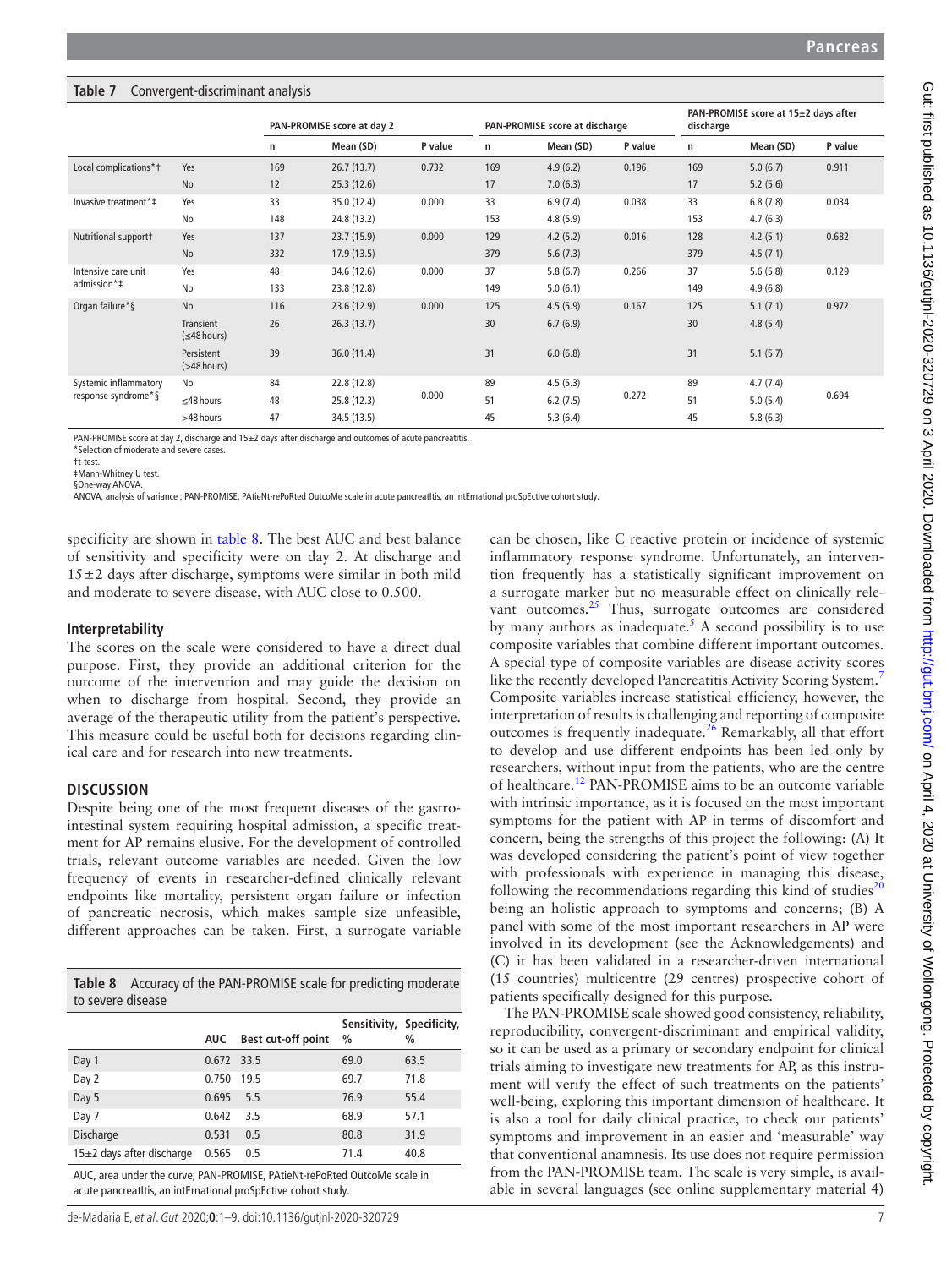and can be fulfilled by the patient in 1min or less, so repeated measures are easy to perform, it is not time-consuming for the physician and can be easily incorporated to both research and clinical practice without an increase in workload.

Interestingly, the intensity of some concerns of the patients were not expected by the PAN-PROMISE professionals (see [online supplementary material 2](https://dx.doi.org/10.1136/gutjnl-2020-320729)), a gap that has been described before.<sup>8</sup> For example, weakness was rated by the patients as the second most concerning symptom, only after abdominal pain, and thirst was in the third position, being rated by the professionals in the 24th and 7th position, respectively. For that reason, when developing scores that include symptoms, patients have to be always involved. Thirst and abdominal distension were the only two items of the PAN-PROMISE scale that had a significant improvement between discharge and  $15±2$  days after discharge. Thirst is a frequent symptom in critically ill patients.<sup>27</sup> Moderate to severe AP is associated to fluid sequestration<sup>28</sup> leading to intravascular volume loss which in turn activates the renin– angiotensin–aldosterone system.[27](#page-8-22) In addition, subtle changes in plasma osmolality induce the release of vasopressin. Both systems are involved in producing thirst. Some drugs commonly used in AP are also associated this symptom: diuretics, opioids, non-steroidal anti-inflammatory drugs and proton pump inhibitors.[27](#page-8-22) It seems that at discharge, these complex mechanisms are still active. Abdominal distension is an unspecific symptom that presumably is also caused by a constellation of factors like collections, paralytic ileus, delayed gastric emptying, digestive tract dysfunction, bacterial overgrowth, pancreatic exocrine insufficiency… We hypothesise that some of these causes, like pancreatic exocrine insufficiency or bacterial overgrowth can be present at discharge, in fact pancreatic exocrine insufficiency may be a long-lasting sequel. $^{29}$  $^{29}$  $^{29}$ 

According to our data, symptoms at discharge and  $15±2$  days after discharge are quite similar in mild versus moderate to severe disease. At the beginning of the disease, the patients have the maximum intensity of symptoms and local complications are not present; then in mild disease the patient improves quicker than in moderate to severe AP. The scale had an AUC for detecting moderate to severe disease at 24hours of 0.672 and increased at 48hours to 0.750. The scale yielded and AUC in other time points before discharge of 0.642–0.695. For that reason, we think that PAN-PROMISE scale at 48hours may be a good endpoint in clinical trials addressing the early treatment of AP. Mean PAN-PROMISE score in patients with mild disease was approximately 10 points lower than patients with moderate to severe disease during the first days of hospital admission ([table](#page-5-1) 6), suggesting that changes of 10 points may be a possible endpoint for future trials. Patients are discharged when symptoms have subsided, so AUC at discharge and  $15±2$  days after discharge are close to 0.500. It is difficult that a symptom scale can be more accurate to detect severity, as the different severity categories are defined by imaging and organ function status. It is important to emphasise that this scale is not intended to be used to predict severity by means of a cut-off point which would be different for each different time point, but to report the intensity of symptoms in a given moment, so we can compare the effect of different treatments on those symptoms.

This is a special PROM for two reasons, first, it is the first one to be designed specifically for AP. Second, it is a PROM designed for an acute disease; most PROMs have been designed for chronic conditions or to compare patient symptoms before and after an invasive procedure, so the PAN-PROMISE scale will be helpful for the future development of new PROMS for other acute diseases.

Our study had some weaknesses. The scale was derived from Spanish patients and healthcare professionals so it may be exposed

to cultural peculiarities; to control this problem we had a panel of international pancreatologists to detect those possible cultural issues (including leaders in clinical research in pancreatitis from India, Turkey, Germany and USA); furthermore, we demonstrated good internal consistency in both Western and Eastern European countries [\(online supplementary material 7\)](https://dx.doi.org/10.1136/gutjnl-2020-320729). Qualitative techniques involved a total of 14 patients. They suffered clinical situations that represented usual patient profiles in hospitals. Although the focus of the group discussion was on AP-derived symptoms, it is difficult to differentiate possible influences on patient experience associated with health beliefs or social factors. The number of patients recruited and surveyed by different centres was wide, and some centres included few patients, which may be associated with biases. Possible biases regarding the inclusion of non-consecutive and few patients are possibly corrected by the high overall number of patients recruited, more than 500. In fact, outcomes in the PAN-PROMISE cohort of patients are very similar to outcomes in a recent nationwide prospective cohort study from our group which included more than  $1600$  patients<sup>2</sup> [\(online supplementary material](https://dx.doi.org/10.1136/gutjnl-2020-320729) [10](https://dx.doi.org/10.1136/gutjnl-2020-320729)), so external validity is guaranteed.

# **Conclusions**

The PAN-PROMISE scale is a useful tool to be used as an endpoint in clinical trials, and to quantify patient well-being during the hospital admission and follow-up.

#### **Author affiliations**

<sup>1</sup>Pancreatic Unit, Gastroenterology Department, Alicante University General Hospital, Alicante Institute for Health and Biomedical Research (ISABIAL), Alicante, Spain <sup>2</sup> <sup>2</sup>Department of Gastroenterology and Hepatology, Marqués de Valdecilla University Hospital, Santander, Spain <sup>3</sup>

Department of Health Psychology, Universidad Miguel Hernández, Elche, Spain <sup>4</sup> <sup>4</sup>Division of Gastroenterology and Hepatology, Mayo Clinic, Rochester, Minnesota, USA

<sup>5</sup> Department of Surgery, Lviv Regional Clinical Hospital, Lviv, Ukraine

<sup>6</sup>Department of Gastroenterology and Hepatology, University Hospital of Santiago de Compostela, Santiago de Compostela, Spain <sup>7</sup>

Institute for Translational Medicine, Szentágothai Research Centre, University of Pécs Medical School, Pécs, Hungary

<sup>8</sup>First Department of Medicine, University of Pécs Medical School, Pécs, Hungary  $\rm{^{9}Division}$  of Gastroenterology, Johns Hopkins University School of Medicine, Raltimore Maryland USA

10 Department of Gastroenterology, Hospital Universitario Central de Asturias, Oviedo, Spain

<sup>11</sup> Department of Surgery, Iuliu Hatieganu University of Medicine and Pharmacy,

Cluj-Napoca, Romania<br><sup>12</sup>Department of Surgery, Professor Doutor Fernando Fonseca Hospital, Amadora, Portugal

<sup>13</sup>Department of Gastroenterology, University Clinical Hospital of Valladolid,

Valladolid, Spain<br><sup>14</sup>Department of Gastroenterology, Lozano Blesa University Clinic Hospital, Aragon

Health Research Institute (IIS Aragón), Zaragoza, Spain<br><sup>15</sup>Department of Surgery, Hospital Regional de Alta Especialidad del Bajío, León, Mexico<br><sup>16</sup>General Surgery Department 1, Tondela-Viseu Hospital Centre, Viseu, Portugal

17 Department of General Surgery, Emergency Hospital of Bucharest, Carol Davila

University of Medicine and Pharmacy, Bucharest, Romania<br><sup>18</sup>Gastroenterology Department, Hospital Universitario Miguel Servet, Zaragoza,

Spain<br><sup>19</sup>Medical Department II (Gastroenterology, Hepatology, Infectious Diseases, Pulmonology), University of Leipzig Medical Center, Leipzig, Germany<br><sup>20</sup>Department of Surgical Disciplines, Immanuel Kant Baltic Federal University,

Regional Clinical Hospital, Kaliningrad, Russian Federation<br><sup>21</sup>Department of Gastroenterology, Complejo Hospitalario de Navarra, Pamplona, Spain

22Gastroenterology Department, Hospital Universitario San Ignacio/Universidad

Javeriana, Bogota, Colombia<br><sup>23</sup>Department of Gastroenterology, Hospital Clínico Universitario de Valencia.

Universidad de Valencia, Valencia, Spain<br><sup>24</sup>Hospital Provincial-Pla Health Center, Alicante-Sant Joan Health District, Alicante, Spain